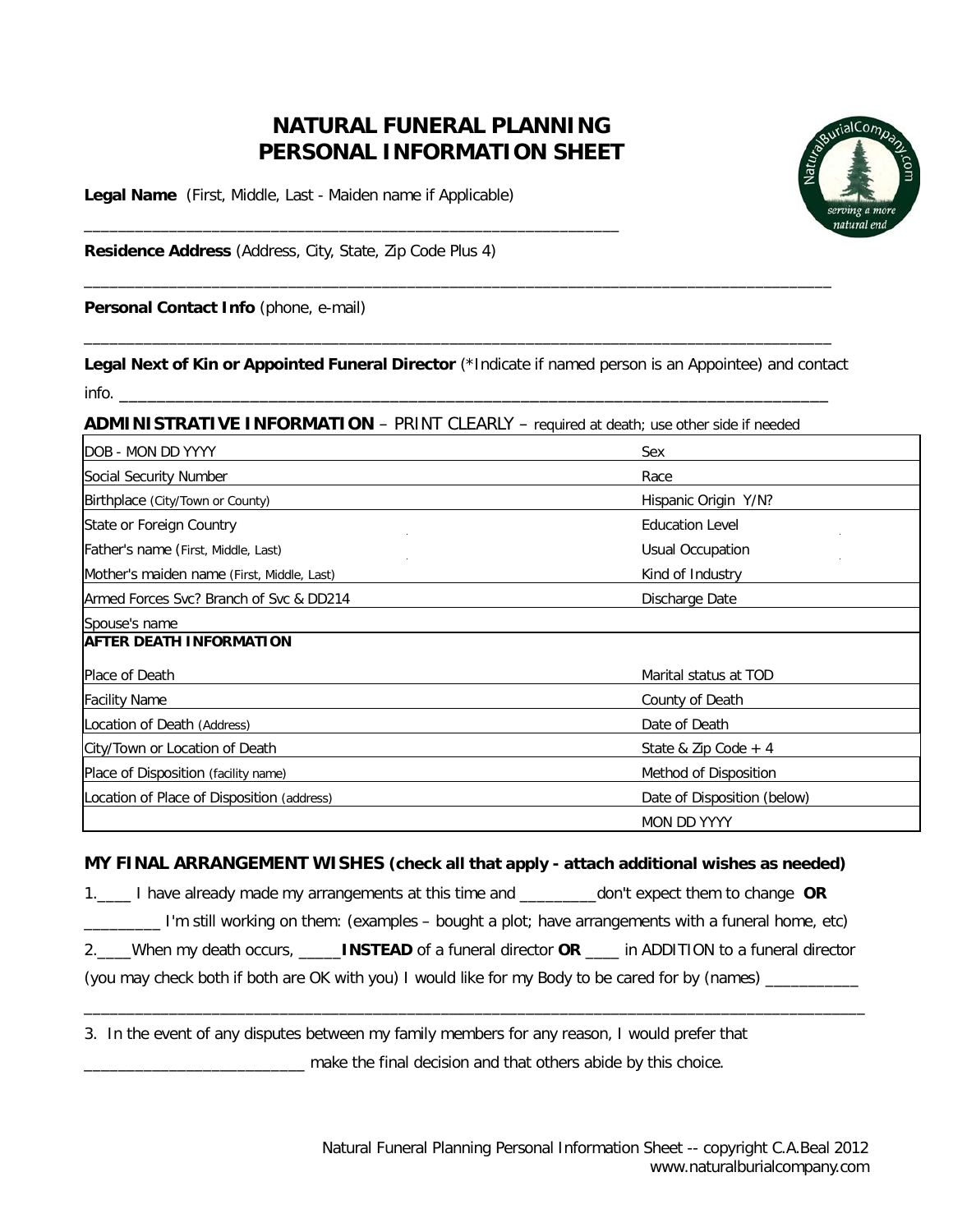#### ARRANGEMENTS CONTINUED

4. If for some reason a family-directed home funeral is impractical, I would like the funeral arrangements to be:

Arranged by my funeral director (include copies of any contracts, contact info & arrangements in writing)

\_\_\_\_\_ Arranged by Other \_\_\_\_\_\_\_\_\_\_\_\_\_\_\_\_\_\_\_\_\_\_\_\_\_\_\_\_\_\_\_\_\_\_\_\_\_\_\_\_\_\_\_\_\_\_\_\_\_\_\_\_\_\_\_\_\_\_\_\_\_\_

### **NOTE: if "Other", it's recommended that you obtain your State's version of a "personal funeral director appointment" and have it signed and notarized properly and stored with these papers.**

#### **MY BODY AND THE IMMEDIATE FUNERAL** (a memorial happens AFTER the funeral; the funeral has the

\_\_\_\_\_\_\_\_\_\_\_\_\_\_\_\_\_\_\_\_\_\_\_\_\_\_\_\_\_\_\_\_\_\_\_\_\_\_\_\_\_\_\_\_\_\_\_\_\_\_\_\_\_\_\_\_\_\_\_\_\_\_\_\_\_\_\_\_\_\_\_\_\_\_\_\_\_\_\_\_\_\_\_\_\_\_\_\_\_\_\_

\_\_\_\_\_\_\_\_\_\_\_\_\_\_\_\_\_\_\_\_\_\_\_\_\_\_\_\_\_\_\_\_\_\_\_\_\_\_\_\_\_\_\_\_\_\_\_\_\_\_\_\_\_\_\_\_\_\_\_\_\_\_\_\_\_\_\_\_\_\_\_\_\_\_\_\_\_\_\_\_\_\_\_\_\_\_\_\_\_\_\_

\_\_\_\_\_\_\_\_\_\_\_\_\_\_\_\_\_\_\_\_\_\_\_\_\_\_\_\_\_\_\_\_\_\_\_\_\_\_\_\_\_\_\_\_\_\_\_\_\_\_\_\_\_\_\_\_\_\_\_\_\_\_\_\_\_\_\_\_\_\_\_\_\_\_\_\_\_\_\_\_\_\_\_\_\_\_\_\_\_\_\_

body present. The Be a Tree and Natural Burial Company webpages have links to natural funeral service providers) In the event of my death, I prefer a:

\_\_\_\_\_ Home Funeral? where? \_\_\_\_\_\_\_\_\_\_\_\_\_\_\_\_\_\_\_\_\_\_\_\_\_\_\_\_\_\_\_\_\_\_\_\_\_\_\_\_\_\_\_\_\_\_\_\_\_\_\_\_\_\_\_\_\_\_\_\_\_\_\_\_\_\_

If you want a home funeral, which family members have you discussed this with?

\_\_\_\_\_ Funeral Director managed services with/at \_\_\_\_\_\_\_\_\_\_\_\_\_\_\_\_\_\_\_\_\_\_\_\_\_\_\_\_\_\_\_\_ (Paid yet?) \_\_\_\_\_\_\_

\_\_\_\_\_ Other \_\_\_\_\_\_\_\_\_\_\_\_\_\_\_\_\_\_\_\_\_\_\_\_\_\_\_\_\_\_\_\_\_\_\_\_\_\_\_\_\_\_\_\_\_\_\_\_\_\_\_\_\_\_\_\_\_\_\_\_\_\_\_\_\_\_\_\_\_\_\_\_\_\_\_\_\_\_\_\_

### **At the time of my death, let family & friends gather for a VISITATION period ( "viewing")**

\_\_\_\_\_ according to my family's \_\_\_\_ or \_\_\_\_\_\_\_\_\_\_'s wishes - can decide at the time what to do

just prior to do come at the check one) the funeral ceremony

\_\_\_\_\_ for one or two or \_\_\_\_\_\_\_\_\_ days prior to the funeral ceremony

\_\_\_\_\_ privately for family and close friends\* only (attach list of people to include or not include as important)

\_\_\_\_\_ no visitation at all, no matter what anyone else says

#### **MERCHANDISE AND SERVICES** (check/circle all as appropriate; attach pictures, ads, internet sites, etc)

I would like the following items, if possible (prioritize if making more than one choice):

\_\_\_\_\_ **Cardboard casket/container** – notes: \_\_\_\_\_\_\_\_\_\_\_\_\_\_\_\_\_\_\_\_\_\_\_\_\_\_\_\_\_\_\_\_\_\_\_\_\_\_\_\_\_\_\_\_\_\_\_\_\_\_\_\_ Hand decorated is nice \_\_\_\_\_\_ Do not Decorate \_\_\_\_\_\_\_\_ Notes:\_\_\_\_\_\_\_\_\_\_\_\_\_\_\_\_\_\_\_ \_\_\_\_\_ **Wooden casket** (or kit) – notes: \_\_\_\_\_\_\_\_\_\_\_\_\_\_\_\_\_\_\_\_\_\_\_\_\_\_\_\_\_\_\_\_\_\_\_\_\_\_\_\_\_\_\_\_\_\_\_\_\_\_\_\_\_\_\_\_ I've picked one out \_\_\_\_ I already got one \_\_\_\_\_ Cheap is best \_\_\_\_\_ Great; support an artist! **Willow or woven coffin** - notes: I've picked one out \_\_\_ I already got one \_\_\_\_ Cheap is best \_\_\_\_ Great; support an artist!\_\_\_\_ \_\_\_\_\_ **Shroud** – notes: \_\_\_\_\_\_\_\_\_\_\_\_\_\_\_\_\_\_\_\_\_\_\_\_\_\_\_\_\_\_\_\_\_\_\_\_\_\_\_\_\_\_\_\_\_\_\_\_\_\_\_\_\_\_\_\_ I've picked one out \_\_\_I already got one \_\_\_\_ Cheap is best \_\_\_\_\_ Great; support an artist!\_\_\_\_ \_\_\_\_\_ **Shrouding Board (TM)** – for use with a shroud; available from Natural Burial Company I already got one \_\_\_\_ Still need to buy \_\_\_\_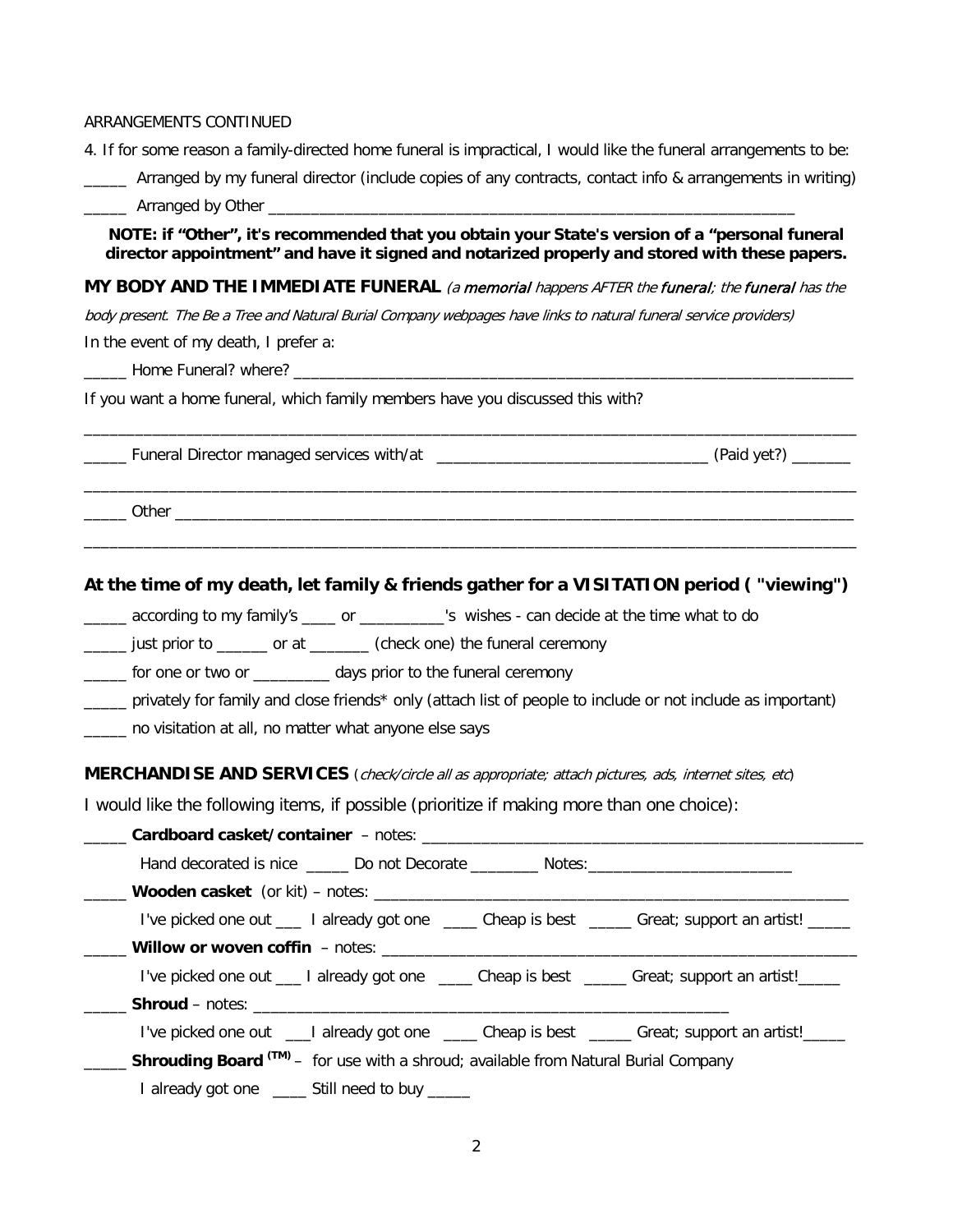| ____ Urn Style: Artist made ___________ Biodegradable _________ Other _________                                                                                                                                              |  |                                                                                                            |
|------------------------------------------------------------------------------------------------------------------------------------------------------------------------------------------------------------------------------|--|------------------------------------------------------------------------------------------------------------|
|                                                                                                                                                                                                                              |  | I've picked one out ___I already got one _____ Cheap is best _____ Great; support an artist! ____          |
| Keepsake Urn<br>$\mathcal{L}^{\text{max}}$                                                                                                                                                                                   |  |                                                                                                            |
| Handblown glass ______Goodwill Spice Jar or ______Jewelry or Beads or ______________                                                                                                                                         |  |                                                                                                            |
| ____ The Wild Side (cremated remains only!!)                                                                                                                                                                                 |  |                                                                                                            |
|                                                                                                                                                                                                                              |  | Fireworks, Yes! _____ Outer Space, Yes! ______Synthetic Diamond, Yes! _____DNA Crystal _____               |
| MY ENVIRONMENTAL/PERSONAL VALUES                                                                                                                                                                                             |  |                                                                                                            |
| In the event that someone else makes decisions on my behalf and I'm not present, the following<br>things are important to me about the merchandise or services you buy in my name (rate 0-5, 5<br>being tops, 0=unimportant) |  |                                                                                                            |
| natural and biodegradable; low environmental impact, other: _____________________                                                                                                                                            |  |                                                                                                            |
| _____ made in USA                                                                                                                                                                                                            |  |                                                                                                            |
|                                                                                                                                                                                                                              |  |                                                                                                            |
| Cottage/Artisan Industry (someone made it by hand and it's keeping handicraft arts alive)<br>______ beautiful                                                                                                                |  |                                                                                                            |
| reflects my tastes, colors, and general sense of the world                                                                                                                                                                   |  |                                                                                                            |
| _____ kept to minimum cost, no matter what!                                                                                                                                                                                  |  |                                                                                                            |
| I don't care - I'm gone - let my family or personal representative choose whatever they like                                                                                                                                 |  |                                                                                                            |
|                                                                                                                                                                                                                              |  |                                                                                                            |
| DISPOSITION PREFERENCE ("Final Disposition" means what's done with your body after the funeral)                                                                                                                              |  |                                                                                                            |
| <b>I Want NATURAL BURIAL – IMPORTANT NOTE:</b> attach a copy of your Right to Interment (cemetery                                                                                                                            |  |                                                                                                            |
| contract) and any deeds or other contracts for products or services already purchased along with any other instructions to this                                                                                              |  |                                                                                                            |
| sheet.                                                                                                                                                                                                                       |  |                                                                                                            |
| It is my wish to have:                                                                                                                                                                                                       |  |                                                                                                            |
|                                                                                                                                                                                                                              |  | a natural earth burial at _____________________________Cemetery (attach cemetery location info and wishes) |

\_\_\_\_\_ a **natural earth burial** on my property \_\_\_\_\_\_\_\_\_\_\_\_\_\_\_\_\_\_\_\_\_\_(attach deed info and wishes)

\_\_\_\_\_ a **natural sea burial** at \_\_\_\_\_\_\_\_\_\_\_\_\_\_\_\_\_\_\_\_\_\_\_\_ (this is best arranged for by yourself, in advance!)

# **NATURAL BURIAL CONSIDERATIONS**

All cemeteries permit the use of biodegradable coffins and urns - i.e., products made of wood, paper, cloth or woven wicker. While many cemeteries still require those items to be put in concrete vaults in the ground, there are still many cemeteries that do not. Pioneer and historic cemeteries; garden arboretum cemeteries; publicly owned cemeteries - all have natural burials on their grounds if they're older than 1950, and many are now considering removing the vault requirement if the burial includes some additional maintenance money to cover the small but present cost of filling a collapsed gave and/or caring for a special tree over its lifetime.

One of the best ways to locate your future cemetery is to research cemeteries in the area you'd like to be buried. After identifying several that appeal to you, discuss what you want and negotiate. Most cemeteries have declining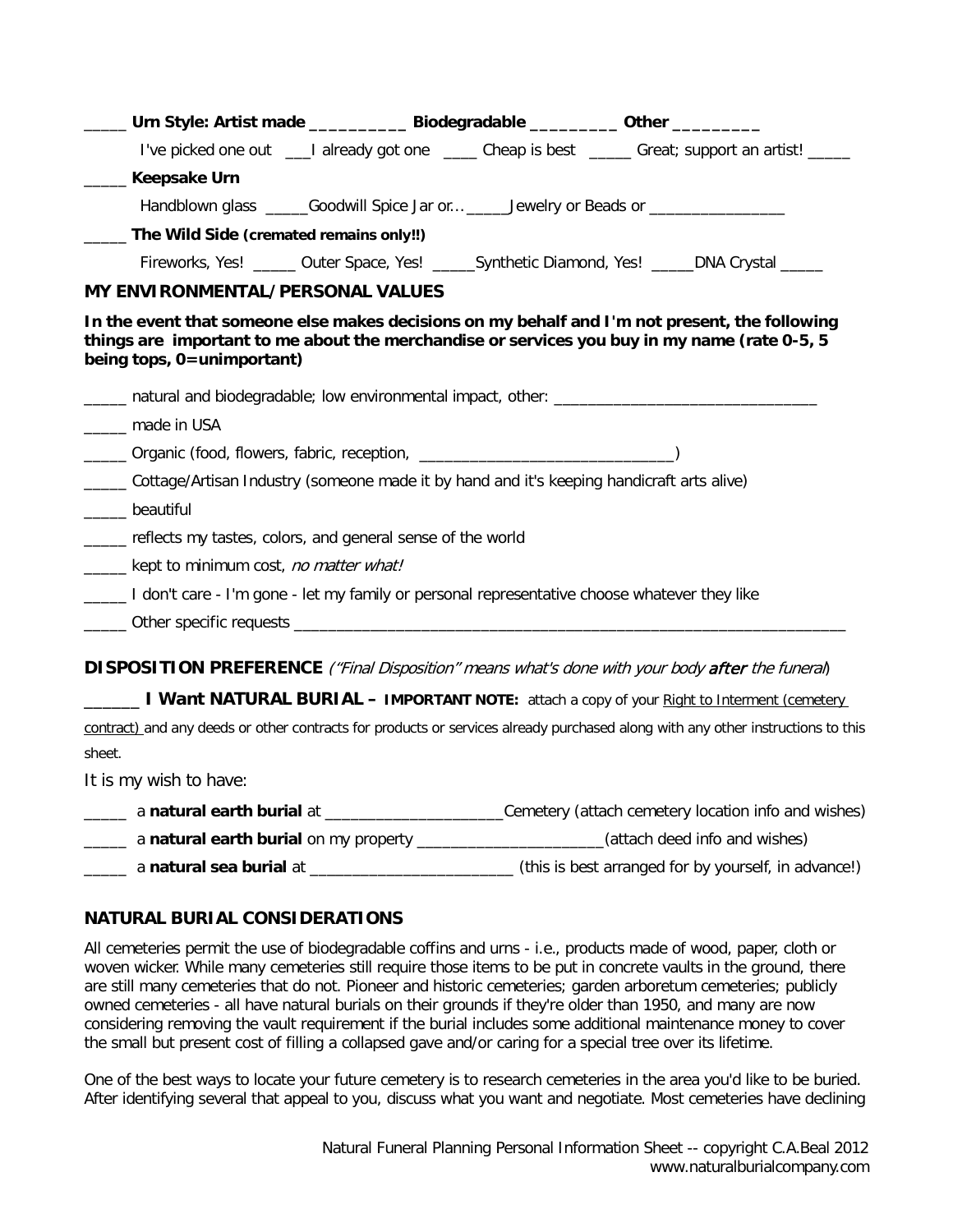revenues and many are eager to cater to customers that aren't adding toxic or non-degrading materials to their landscapes. If the cemeteries are unfamiliar with the practice, refer them to the "Be a Tree" and Natural Burial Company webpages, where they can learn about courses that instruct them in the practice of sustainable cemetery management.

### **Answering the following questions will help others carry out your wishes - check all that apply:**

\_\_\_\_\_ I would like a tree or bush or flowers planted on my grave. Some of my favorite species include:

\_\_\_\_\_\_\_\_\_\_\_\_\_\_\_\_\_\_\_\_\_\_\_\_\_\_\_\_\_\_\_\_\_\_\_\_\_\_\_\_\_\_\_\_\_\_\_\_\_\_\_\_\_\_\_\_\_\_\_\_\_\_\_\_\_\_\_\_\_\_\_\_\_\_\_\_\_\_\_\_\_\_

| I'll accept an appropriately-sized planting from the cemetery's 'native species' list.<br>I would like our family to consider buying a block of plots, with a single "Family Tree" at its center.<br>I like the idea of a grave on the edge of a cemetery section and near a special "wildlife habitat" planting           |
|----------------------------------------------------------------------------------------------------------------------------------------------------------------------------------------------------------------------------------------------------------------------------------------------------------------------------|
| like a hedgerow or forested area that is undisturbed and is supported by funds from my burial.                                                                                                                                                                                                                             |
| I like the idea of a wildflower meadow on top of my grave.                                                                                                                                                                                                                                                                 |
| I DO NOT PREFER to have my grave mowed weekly during the growing season.                                                                                                                                                                                                                                                   |
| A "natural look" is more beautiful to me than a "manicured" one and shows more respect for nature.                                                                                                                                                                                                                         |
| I accept that "my" plantings won't live forever (either), and understand that maintenance periods may be                                                                                                                                                                                                                   |
| limited by the fees we agree to pay.                                                                                                                                                                                                                                                                                       |
| I'm open to the idea of "grave reuse" (see Be a Tree) if it becomes acceptable in the cemetery, and<br>would consider letting future generations of my family use my grave space in the future (example: 100 years)<br>I ACCEPT ________ OR I DO NOT ACCEPT ________ pets being buried in the cemetery that I'm buried in. |
| If my grave is visited, please DO NOT BRING any plastic flowers or                                                                                                                                                                                                                                                         |
|                                                                                                                                                                                                                                                                                                                            |
| I'd like a natural graveside service, buried with straw, flowers, and materials that aid decomposition.                                                                                                                                                                                                                    |
| If the cemetery does not require a marker, I do NOT want one.                                                                                                                                                                                                                                                              |
| A flat indigenous stone marker is fine* (if you like the idea of a monument, here's your chance to write                                                                                                                                                                                                                   |
| your favored inscription or any other guidance on the back of this sheet.)                                                                                                                                                                                                                                                 |

I'm interested in the following cemeteries (list any that you like; include notes, brochures, and price lists)

\_\_\_\_\_\_\_\_\_\_\_\_\_\_\_\_\_\_\_\_\_\_\_\_\_\_\_\_\_\_\_\_\_\_\_\_\_\_\_\_\_\_\_\_\_\_\_\_\_\_\_\_\_\_\_\_\_\_\_\_\_\_\_\_\_\_\_\_\_\_\_\_\_\_\_ \_\_\_\_\_\_\_\_\_\_\_\_\_\_\_\_\_\_\_\_\_\_\_\_\_\_\_\_\_\_\_\_\_\_\_\_\_\_\_\_\_\_\_\_\_\_\_\_\_\_\_\_\_\_\_\_\_\_\_\_\_\_\_\_\_\_\_\_\_\_\_\_\_\_\_ \_\_\_\_\_\_\_\_\_\_\_\_\_\_\_\_\_\_\_\_\_\_\_\_\_\_\_\_\_\_\_\_\_\_\_\_\_\_\_\_\_\_\_\_\_\_\_\_\_\_\_\_\_\_\_\_\_\_\_\_\_\_\_\_\_\_\_\_\_\_\_\_\_\_\_

### \_\_\_\_\_\_ **I Want CREMATION**

\_\_\_\_\_\_ Find a busy "thermally efficient" crematory that filters emissions (you can do that yourself and list it

| below) |
|--------|
|        |

\_\_\_\_\_\_\_ I want OR \_\_\_\_\_\_ I have purchased cremation services from \_\_\_\_\_\_\_\_\_\_\_\_\_\_\_\_\_\_\_\_\_

\_\_\_\_\_\_\_\_\_\_\_\_\_\_\_\_\_\_\_\_\_\_\_\_\_\_\_\_\_\_\_\_\_\_\_\_\_\_\_\_\_\_\_\_\_\_\_\_\_\_\_\_\_\_\_\_\_\_\_\_\_\_\_\_\_\_\_\_\_\_\_\_\_\_(include contract)

Phone number & location of facility \_\_\_\_\_\_\_\_\_\_\_\_\_\_\_\_\_\_\_\_\_\_\_\_\_\_\_\_\_\_\_\_\_\_\_\_\_\_\_\_\_\_\_\_\_\_\_\_\_\_\_\_\_\_\_

NOTE: if you're a member of a cremation society (like Neptune) read your contract carefully and make sure you understand any recent changes the society may have made to your contract. Include any payment receipts or contract copies with this sheet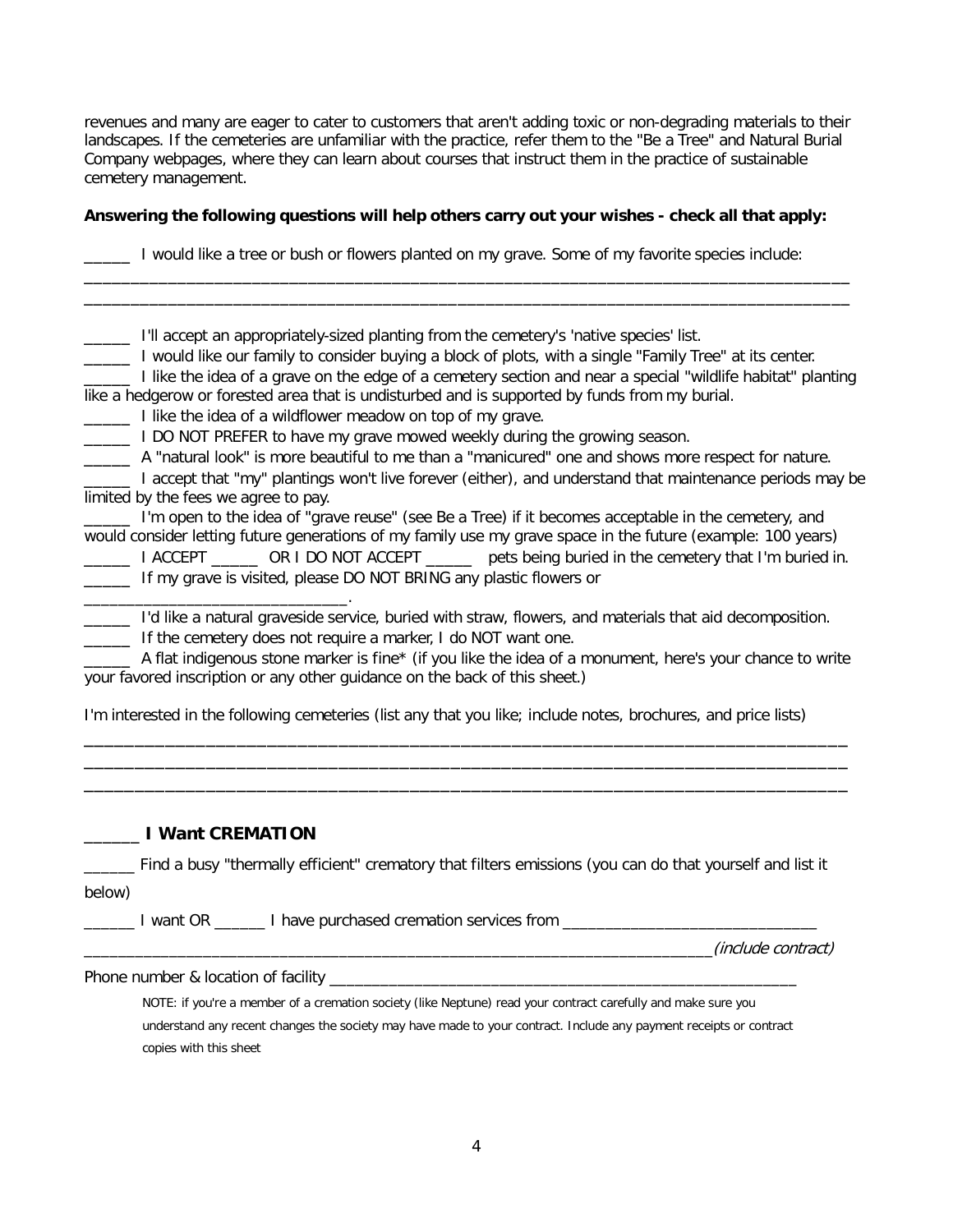**IMPORTANT NOTE:** Has the Authorization to Cremate been signed? Check your state law & get a copy of the blank form. Start getting signatures – many States require **your body be stored til all required family signatures are in**.

**DISPOSITION OF CREMATED REMAINS** – Cremated remains are considered personal property and pose no public health threat. Some states have made rules about how cremated remains must be handled, but these rules may be unconstitutional, so if you have any questions about rules that you're told, research may prove your rights trump the naysayers. As long as the bones have been properly crushed (guaranteeing legal disposition took place) there is a lot of latitude for a creative disposition. Your preferences are usually important to your loved ones, so please list them below.

**I WANT MY CREMATED REMAINS TO BE** (**check all that apply**, since cremated remains can be split up!):

1) \_\_\_\_\_ part of the Living Cemetery's Memorial Habitat program (emerging program; see "Be a Tree")

I prefer supporting \_\_\_\_\_\_ Memorial Habitat Hedgerow research or \_\_\_\_\_\_ Cemetery Wildflower Meadow research or \_\_\_\_\_\_ Memorial Habitat Underwater research

2) \_\_\_\_scattered \_\_\_\_\_buried \_\_\_\_\_\_ inurned in a columbarium niche (describe preferred urn on back)

at: \_\_\_\_\_\_\_\_\_\_\_\_\_\_\_\_\_\_\_\_\_\_\_\_\_\_\_\_\_\_\_\_\_\_\_\_\_\_\_\_\_\_\_\_\_\_\_\_\_\_\_\_\_\_\_\_\_\_\_\_\_\_\_\_\_\_\_\_\_\_\_\_\_\_\_\_\_\_\_\_\_\_\_

3) given to \_\_\_\_\_\_\_\_\_\_\_\_\_\_\_\_\_\_\_\_\_\_\_\_\_\_\_\_ for further disposition at a later date (leave detailed instructions as

to who and how or there could be mayhem!)

4) \_\_\_\_\_ other \_\_\_\_\_\_\_\_\_\_\_\_\_\_\_\_\_\_\_\_\_\_\_\_\_\_\_\_\_\_\_\_\_\_\_\_\_\_\_\_\_\_\_\_\_\_\_\_\_\_\_\_

5) \_\_\_\_\_ see my list on the back for urns, diamonds, fireworks, space shots and the rest!

6) The following people may have some of my cremated remains if they so choose:

**\_\_\_\_\_"Donate my body to Science"** – Please note: this is not always a simple matter as there are lots of businesses that have a financial interest in your body; please do your research, make choices in writing, and make them all in advance. Information is available VIA links and articles on the Be a Tree and Natural Burial Company websites; conditions for this option are changing all the time!

\_\_\_\_\_\_\_\_\_\_\_\_\_\_\_\_\_\_\_\_\_\_\_\_\_\_\_\_\_\_\_\_\_\_\_\_\_\_\_\_\_\_\_\_\_\_\_\_\_\_\_\_\_\_\_\_\_\_\_\_\_\_\_\_\_\_\_\_\_\_\_\_\_\_\_\_\_\_\_\_\_\_

# **OBITUARY & SYMPATHY GIFTS**

\_\_\_\_\_ I want an obituary to be published (pre-writing out your basic details and storing here will be appreciated by all)

\_\_\_\_\_ I DO NOT want an obituary beyond what's legally required

It is my wish that monetary expressions of sympathy be:

\_\_\_\_\_ given to my family in care of the funeral home for use toward my funeral expenses

\_\_\_\_\_ directed to \_\_\_\_\_\_\_\_\_\_\_\_\_\_\_\_\_\_\_\_\_\_\_\_\_\_\_\_\_\_\_\_ charity or charities; or as so desired by my family